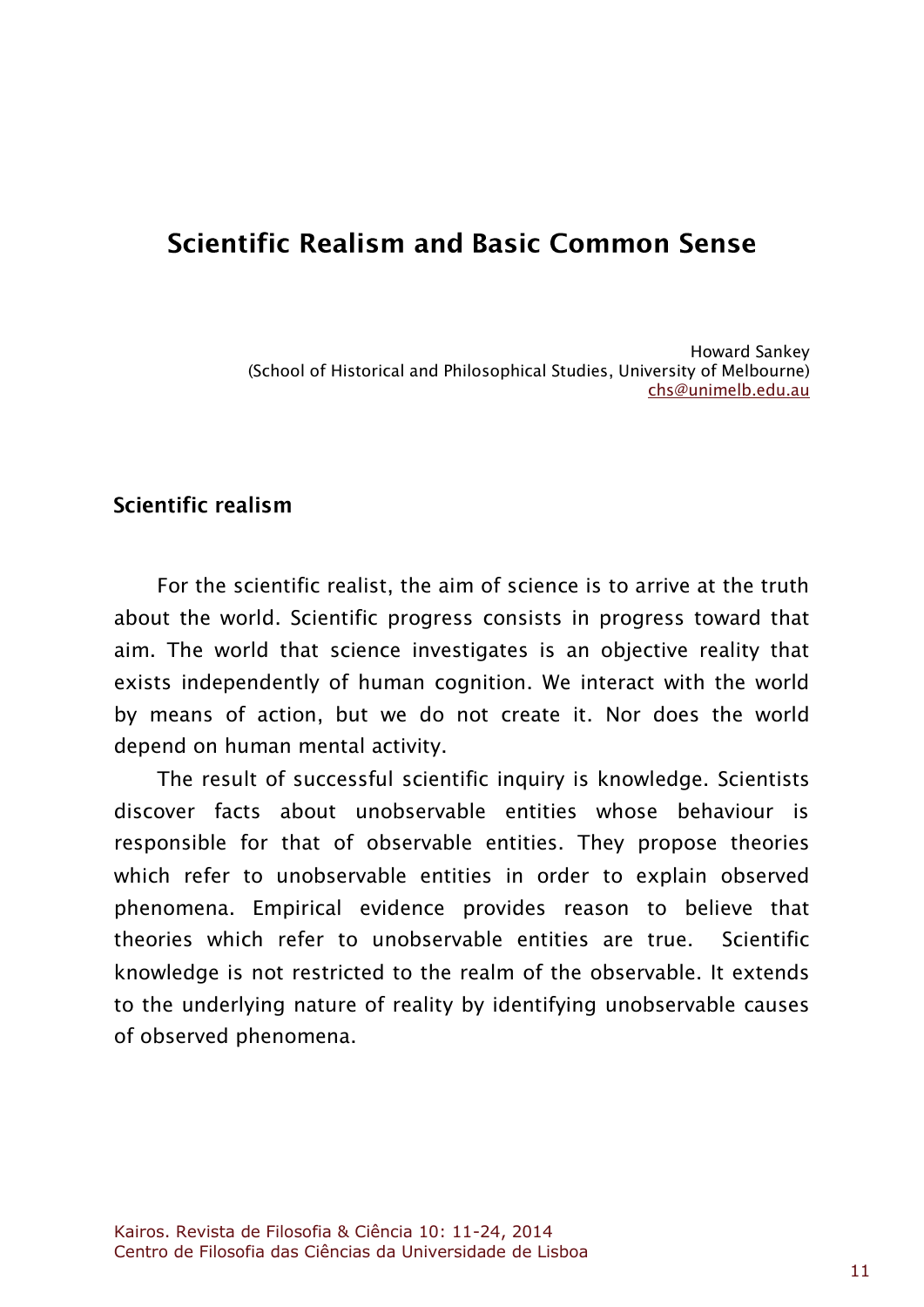# **Eddington's tables**

The realist position that I have just sketched reflects an attitude of epistemic optimism. According to scientific realism, science produces knowledge of an independently existing world. As science progresses, it increases the amount of truth that is known about the world. While allowing that science is fallible, the realist endorses a robustly antisceptical view of science.

But while realism provides an optimistic assessment of scientific knowledge, an important question remains about the nature of such knowledge. Is science an extension of common sense, or does the advance of science lead to the overthrow of common sense by scientific theory?

To bring the question into focus, I will use a famous example due to Arthur Eddington. Eddington began his Gifford lectures in the following terms:

I have settled down to the task of writing these lectures and have drawn up my chairs to my two tables. Two tables! ... One of them has been familiar to me from earliest years. It is a commonplace object of that environment which I call the world ... It has extension; it is comparatively permanent; it is coloured; above all it is substantial ...Table No. 2 is my scientific table ... My scientific table is mostly emptiness. Sparsely scattered in that emptiness are numerous electric charges rushing about with great speed ... There is nothing substantial about my second table. It is nearly all empty space ... my second scientific table is the only one which is really there – whatever 'there' may be. $<sup>1</sup>$ </sup>

Eddington's words, the "scientific table is the only one which is really there", suggest that the solid table of common sense does not in fact exist. Only the insubstantial "scientific table" is real. Thus, the example of Eddington's table is a case in which science overthrows

<sup>&</sup>lt;sup>1</sup> Eddington, 1933, xi-xiv.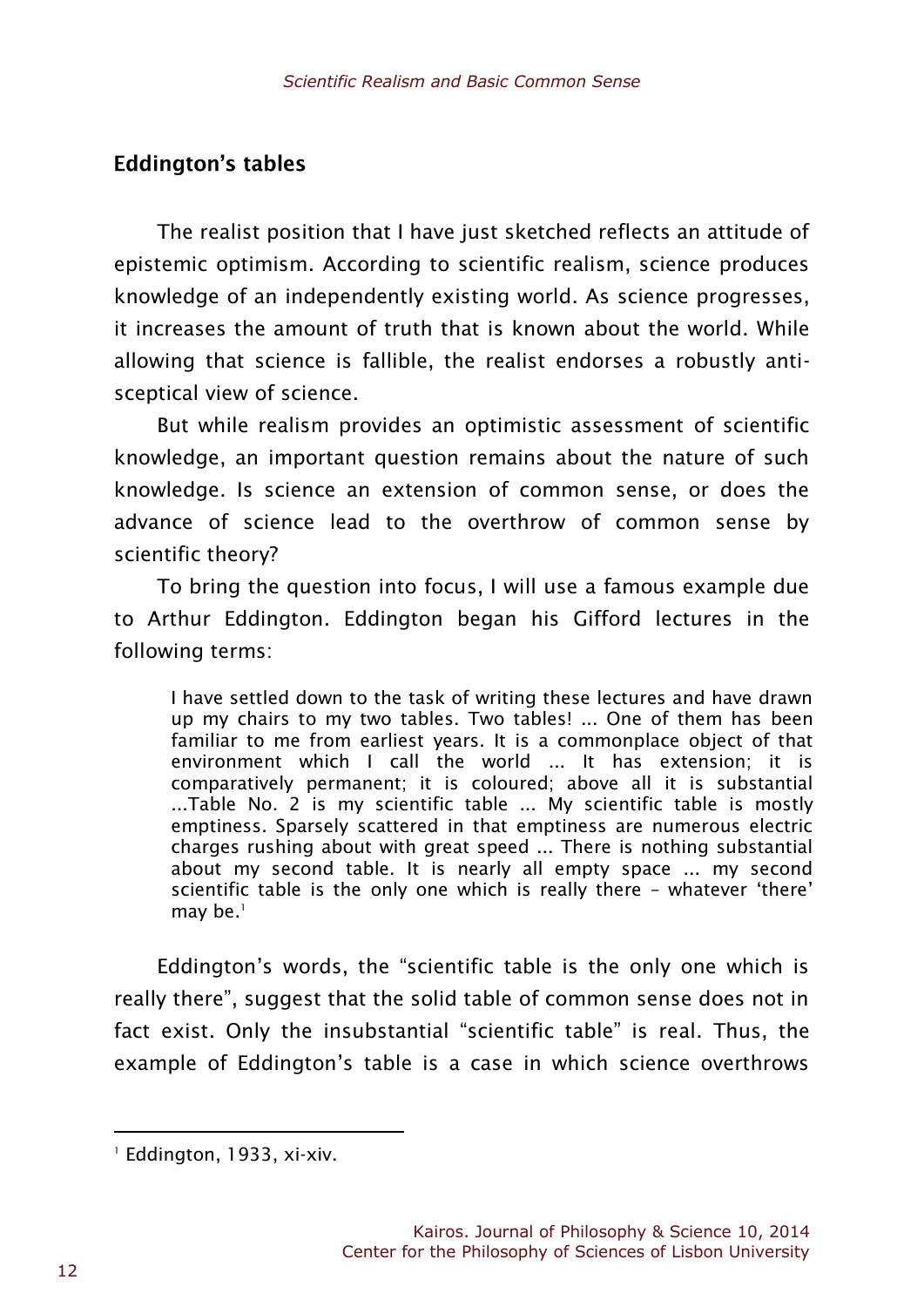common sense. The table of science is real. The table of common sense is an illusion to be eliminated by science.

Eddington may be right that there is a conflict between the scientific and the commonsense *descriptions* of the table. But the contrast between two tables is misconceived. There is only the one table that is revealed in ordinary experience. The nature of the table may be explained by science. Indeed, the scientific explanation of the solidity of the table may displace the explanation provided by common sense. But Eddington's "scientific table" is the very same table as the table presented by common sense. There is no further scientific table in addition to the table of common sense.

# The ambiquity of 'common sense'

Unlike Eddington, I wish to preserve common sense. Science goes beyond common sense, but does not discard it. Rather than overthrow common sense, science explains it. Common sense provides our grounding in the world. It is the foundation upon which scientific realism rests.

But the notion of common sense is ambiguous. I say that science goes beyond common sense and that common sense provides a foundation for scientific realism. This may be understood in different ways depending on how common sense is understood. To avoid misunderstanding, I will now seek to clarify the notion, starting with what I do not take common sense to be.

Common sense is sometimes taken to be practical skill. Tradesmen and technicians have different practical skills. But common sense is more basic than any specific practical skill. It is shared by those who possess different practical skills. Indeed, it is shared by those who lack practical skills.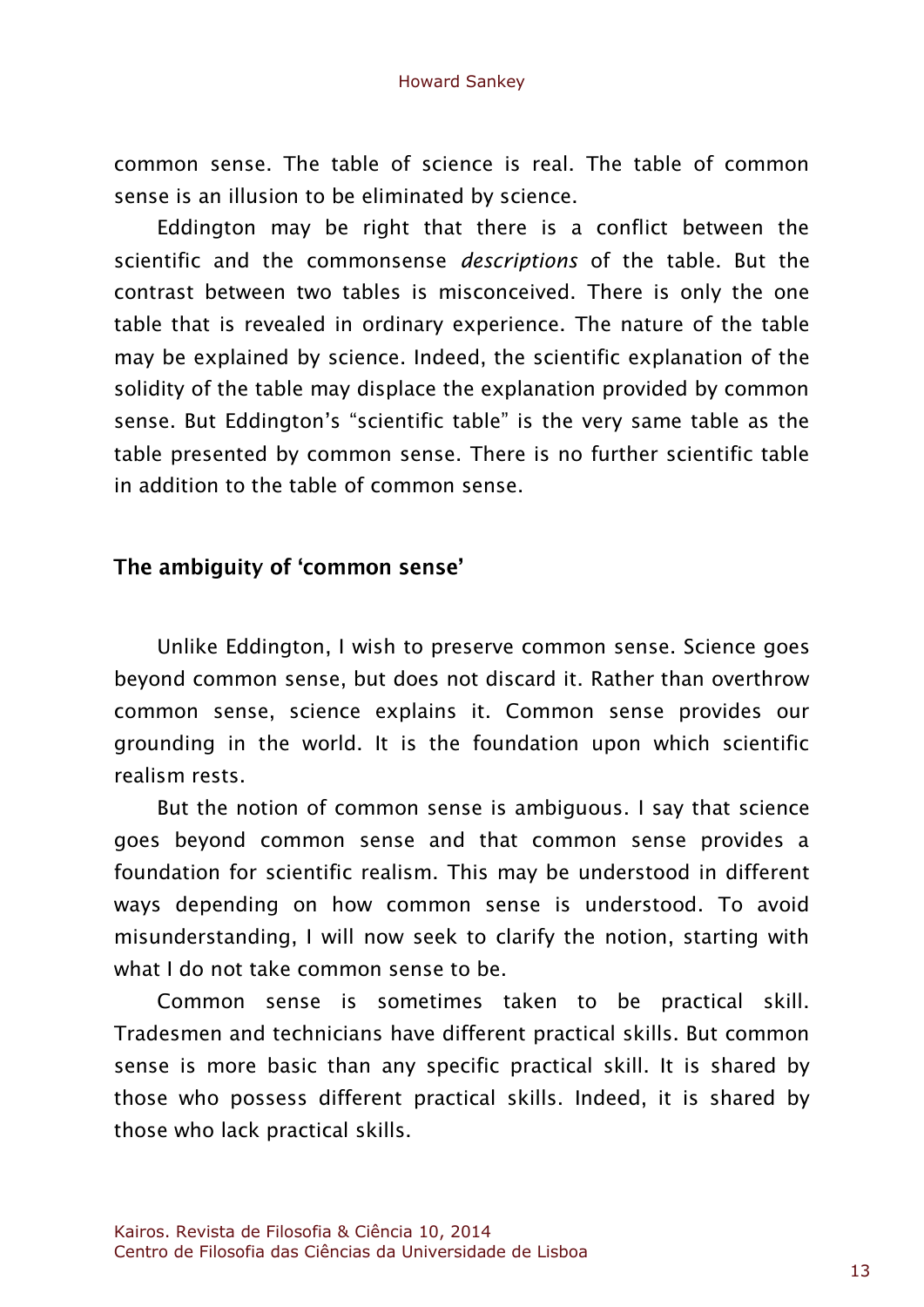Common sense is sometimes identified with beliefs that are widely held within a culture. No doubt, commonsense beliefs *are* widely held within a culture. But there are many widely held beliefs that are not commonsense. Throughout history, people have been committed to a variety of beliefs that defy common sense. So common sense cannot be the same thing as widely held belief.

By contrast with practical skill and widely held belief, I wish to focus on a more basic form of common sense. David Armstrong speaks of "bedrock common sense". <sup>2</sup> Alan Musgrave has suggested to me that the expression "instinctive belief" may be more appropriate than 'common sense'. Whatever form of words we adopt, I wish to speak of a basic form of common sense that is distinct from practical skill and widely held belief. I will call it "basic common sense", though I shall often just say "common sense".

#### Common sense and commonsense realism

The idea of common sense trades on two different meanings of the word 'sense'. We can use the word 'sense' to speak about the sensory modalities, such as sight, hearing or smell. But equally it may be used to signify sound practical judgement, as in having good sense.

Common sense is typified by our unreflective awareness of the world around us, and by the routine way in which we deal with objects in our immediate vicinity. Observation and knowledge derived from observation play a central role in common sense. But common sense goes beyond mere observation. It is common sense to believe that ordinary objects do not disappear while we are asleep and reappear

<sup>2</sup> Armstrong, 2004, 27.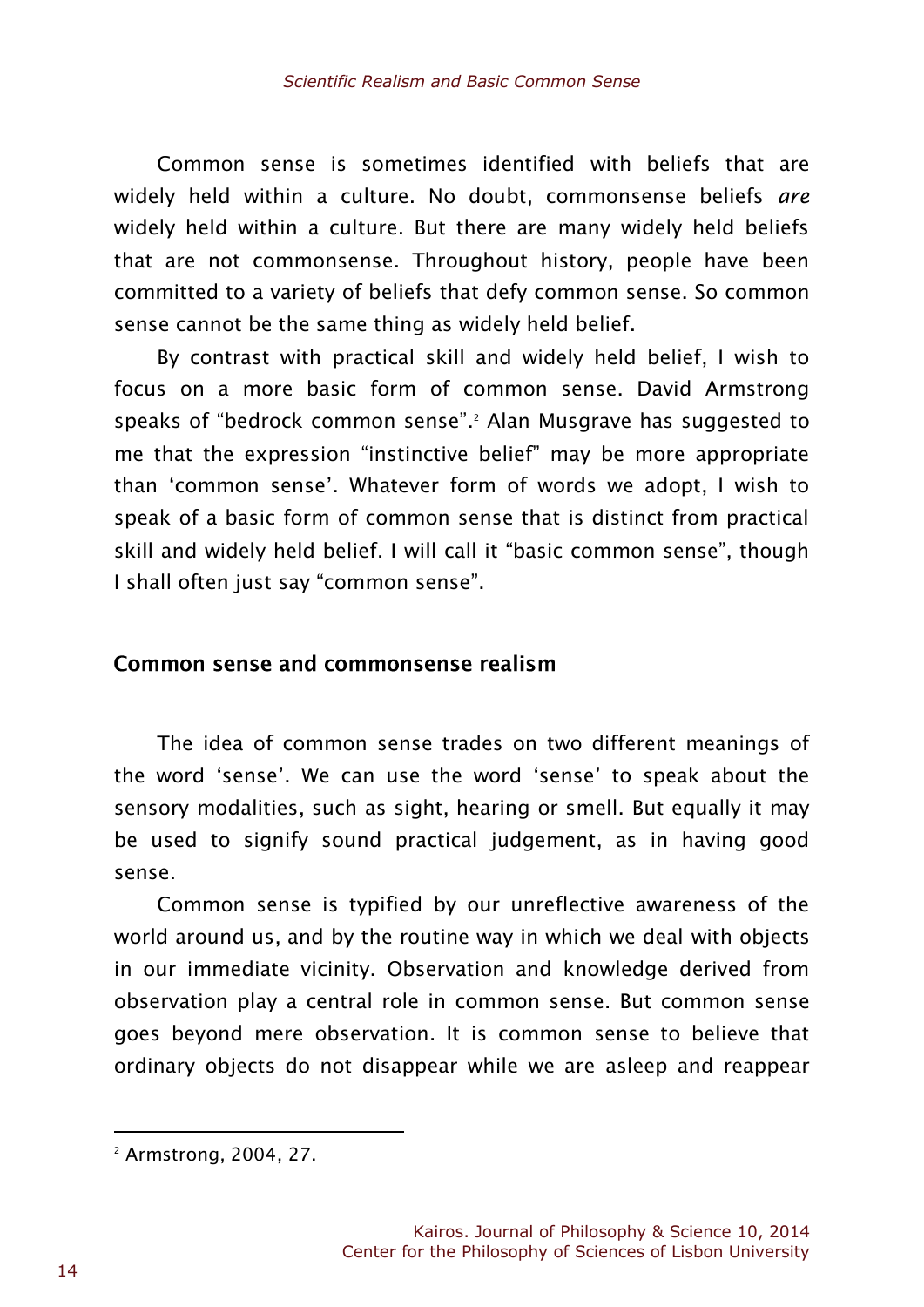just as we awake, though this is not something that we could observe to be the case. $3$ 

Realism about the everyday world is part and parcel of common sense. The world of common sense is a world of material objects of all shapes and sizes, with a multitude of properties. We acquire more or less immediate knowledge of such things by means of our sensory experience of those objects.<sup>4</sup> The material objects that we encounter in everyday experience are independently existing things with which we interact causally by means of bodily movement and action. But though we interact with such objects, they lie beyond the control of our minds. Mere thought alone cannot bring about change in the world of objects. The commonsense world is also a world in which misperception and illusion have their place in the ordinary course of events without giving rise to scepticism. A robust sense of reality provides us with a reasonable degree of practical certainty that things are by and large as they appear to us.

Common sense gives rise to a body of beliefs about the objects in our environment, the nature of our interactions with these objects,

 $\overline{a}$ 

<sup>&</sup>lt;sup>3</sup> Equally, it is common sense to disregard such sceptical scenarios as being brains in a vat, or deceived by an evil demon or created *ex nihilo* five minutes ago, though we could not show such scenarios to be false by empirical test. In my view, such commonsense rejection of scepticism about the external world may be upheld on broadly naturalistic and Moorean grounds. But as my main concern in this paper is the relation between science and common sense, I will not pursue the issue of scepticism about the external world in greater detail in this context.

<sup>&</sup>lt;sup>4</sup> At this point, the question may arise of whether there is anything more to common sense than belief arrived at on the basis of direct perceptual experience of objects in our immediate vicinity. In my view, common sense is more than perceptual belief and is not to be identified with such belief. In addition to belief derived from experience, common sense involves an attitudinal component which is manifest in the way we interact with the ordinary objects in our immediate environment. Common sense is imbued with a thoroughly realist attitude to the everyday world, and is not restricted to the dictates of immediate sensory experience. I make this point in response to a referee who presses for a more positive delineation of what I take to be involved in basic common sense.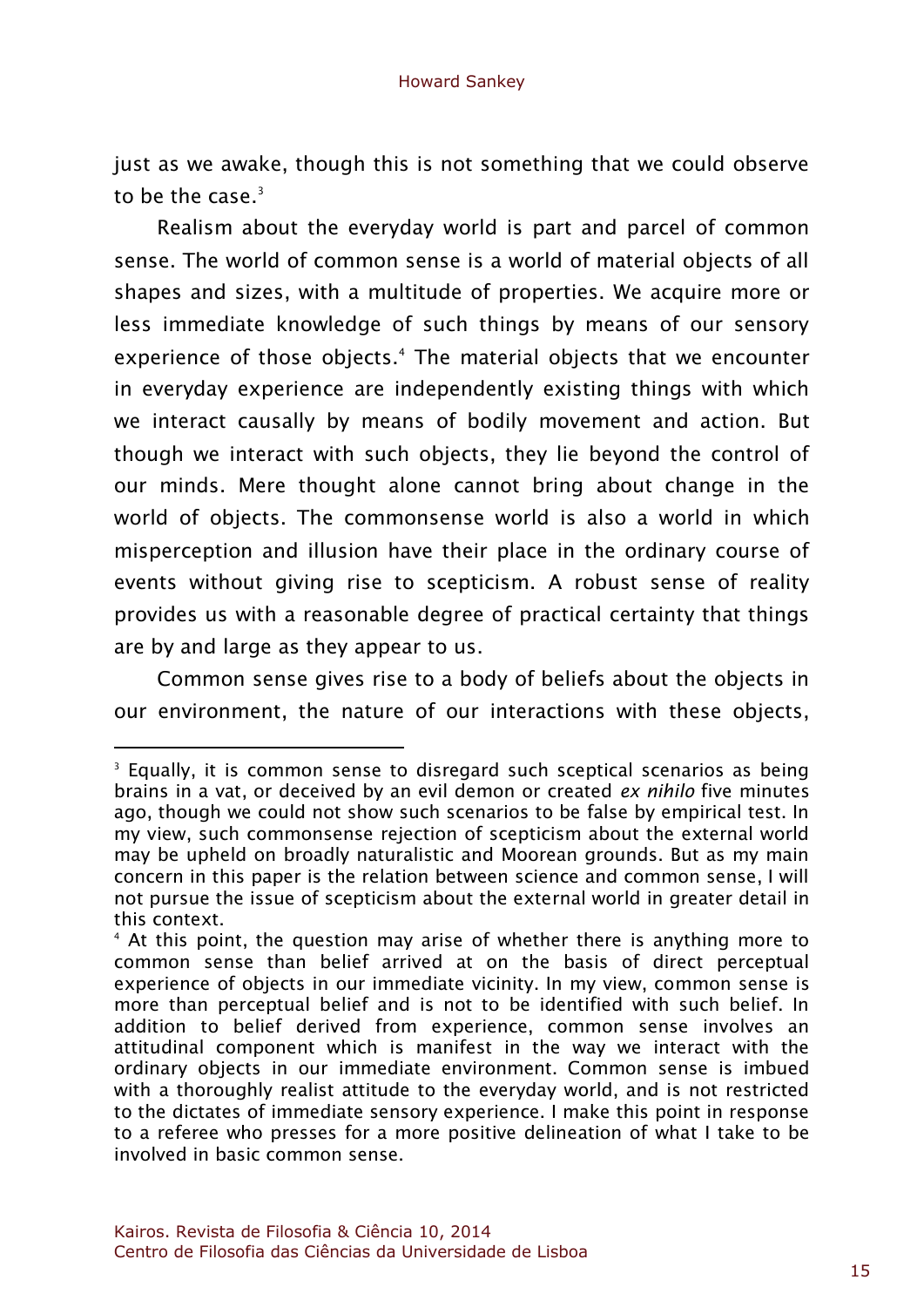and the means by which we may acquire knowledge of such things. On the whole, we may assume that this body of beliefs is true. This is not because commonsense beliefs are guaranteed to be true. Like all beliefs, they are fallible. But they have a strong presumption in their favour. Common sense has a prior claim on our belief. Beliefs based on common sense occupy a central place in our belief system. As such, they are only to be rejected after less pivotal beliefs have been considered for rejection. Given their privileged status, any challenge to common sense is to be met with suspicion. Any such challenge faces an uphill battle, since we know in advance that it is likely to be mistaken.<sup>5</sup>

#### Science versus common sense

What I have said about the special status of commonsense beliefs may strike some as unscientific.<sup>6</sup>This concern forms the basis of an important objection that I wish to address in some detail.

The objection may be stated as follows. Throughout the history of science, progress has been made by the elimination of commonsense beliefs in favour of scientific theories which show common sense to be mistaken. Thus, to place common sense in a protected position is to create obstacles to thoroughgoing critical inquiry of the kind that enables science to progress in the first place.

<sup>&</sup>lt;sup>5</sup> My claim that the bulk of our commonsense beliefs may be regarded as true is distinct in substance from Davidson's claim that most of our beliefs are true. My point is not based on a principle of charity. Nor is it based on the idea that successful linguistic communication may only proceed on the basis of a shared body of beliefs (e.g. Davidson, 1984). As a realist, I take reality to be independent of thought. Hence, in principle, all of our beliefs might be false. But, as a matter of contingent fact, our commonsense beliefs are by and large true.

<sup>&</sup>lt;sup>6</sup> Or even unphilosophical: one philosopher reacted to my position by saying that philosophy begins with the rejection of common sense.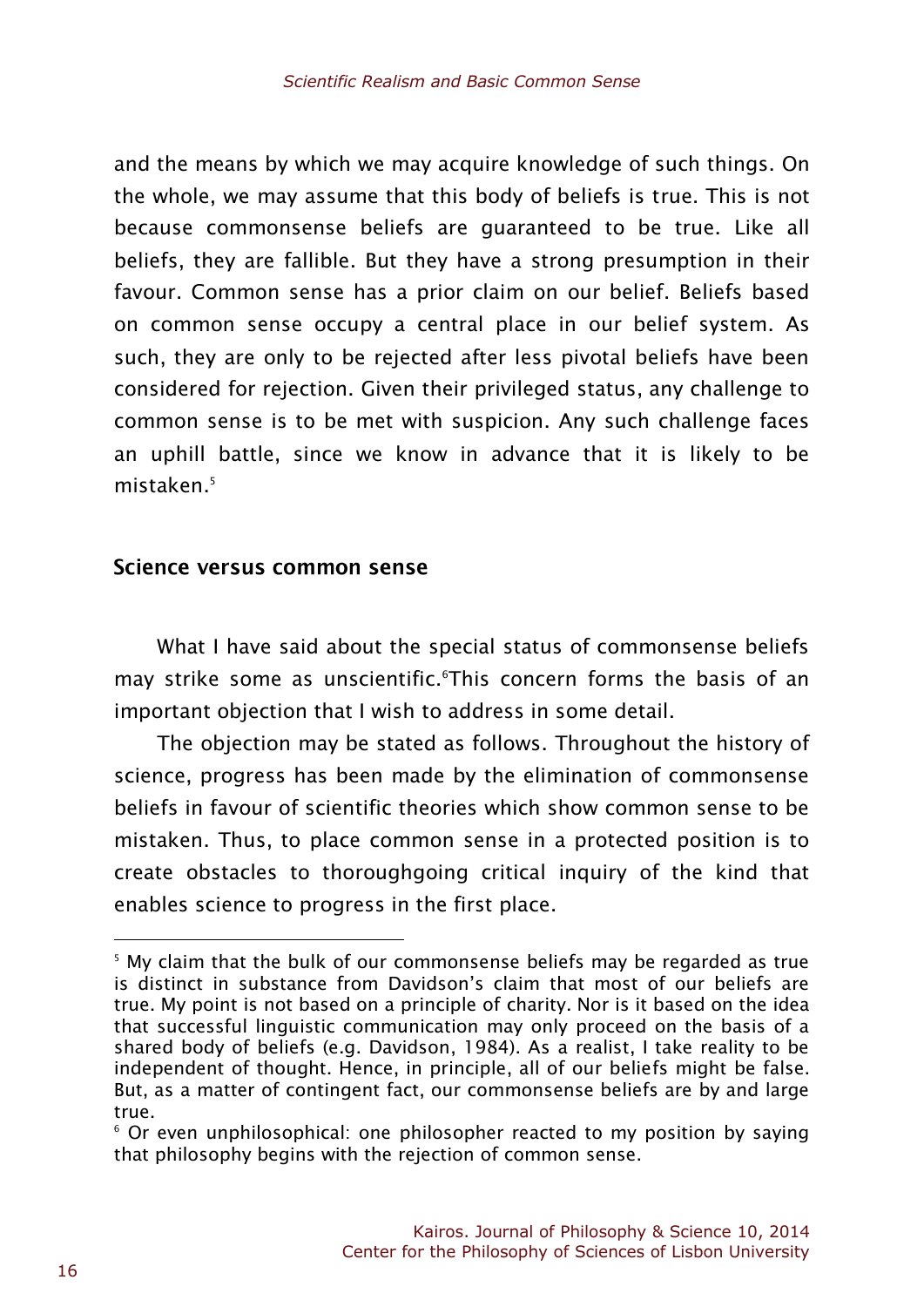This objection is well-conceived as a point about widely held beliefs. There is nothing about being widely held, as such, that grants widely held beliefs any special epistemic privilege. However, the objection misses the mark with respect to the basic form of common sense that I have in mind here. The objection rests on two mistaken assumptions that I will now identify and reject.

### Common sense needs no protection

The first assumption relates to the idea that common sense requires protection from the critical scrutiny of science.

The point that common sense has a privileged status does not entail that commonsense beliefs are to be protected from critical scrutiny. On the contrary, they are subject to sustained critical scrutiny. Commonsense beliefs are put to critical test on countless occasions each and every day.7Our practical interaction with the world vindicates a commonsense view of the world every day of our lives. The point is not that commonsense belief requires protection from critical scrutiny. As Michael Devitt argues, commonsense beliefs are among the most highly confirmed beliefs in our belief system precisely because they are subjected to critical scrutiny on a regular basis.8

The point that common sense is vindicated in practical interaction with the world may be set within an evolutionary naturalist context. Commonsense beliefs survive because they have survival value. They have survival value because they are for the most part true. Our

l

 $<sup>7</sup>$  Sundar Sarukkai has pointed out that our commonsense beliefs are not</sup> tested with the same degree of rigour as scientific theories. I agree in part. Scientific tests differ in degree of rigour rather than kind. Moreover, the test of practical application in daily activity may be seen to have a fair degree of rigour once one takes into account that the measure of practical success is our continued survival.

<sup>8</sup> Devitt, 2002, 22.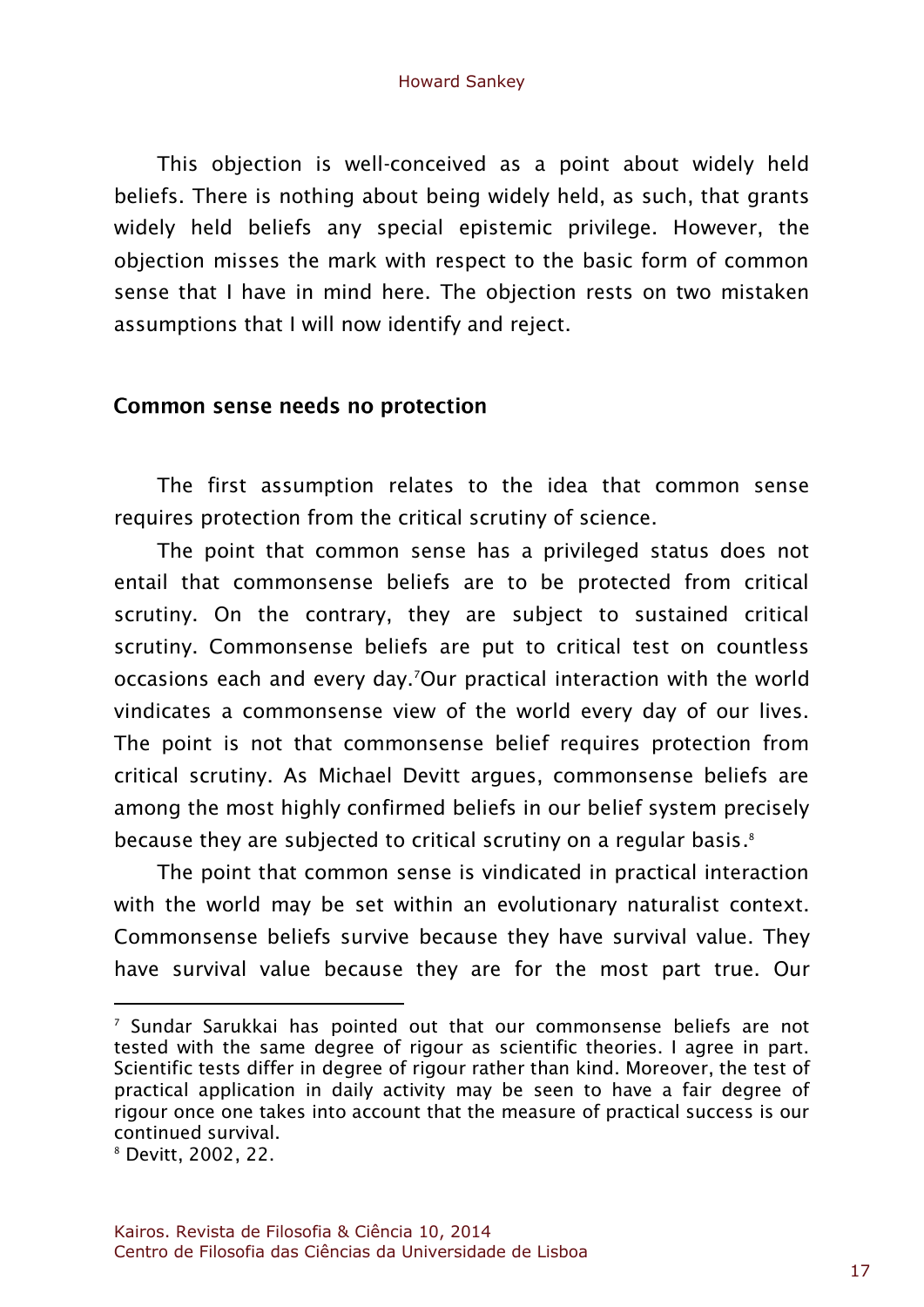species could not have survived if the majority of the commonsense beliefs on which we base our everyday interaction with the world were false. False belief does not systematically lead to successful action. Though action based on false belief may succeed, the risks to survival increase where action is based on false belief. Common sense both promotes survival and is the result of a process of natural selection. Our survival constitutes evidence of the reliability of common sense. Thus, so far from needing protection from critical scrutiny, the role of common sense in promoting survival shows that it has both withstood and emerged from the critical scrutiny of evolution itself.<sup>9</sup>

# **Explanation, not elimination**

The second assumption is that in order for science to progress, common sense must be overthrown and eliminated.

If common sense is understood as widely held belief, scientific progress may well lead to the overthrow of common sense *in that sense*. But, if common sense is understood as basic common sense, then it is simply not clear that overthrow is what typically occurs in science. Scientific investigation leads to new insights into the nature of phenomena that are known to common sense. But in many cases science does not eliminate common sense at all. Rather, science explains commonsense phenomena.

Let me illustrate the point with an example from the history of astronomy. The geocentric idea that the Earth occupies a fixed

<sup>&</sup>lt;sup>9</sup> The sentiment expressed in this paragraph reflects a broad sympathy to an evolutionary naturalist approach to epistemic justification. I recognize, though, that some caution is necessary in expressing this attitude for reasons articulated by Stich (1990, chapter 3). Mere survival does not entail the truthconducive nature of our belief-forming processes, since there may be processes which promote survival that do not lead to truth.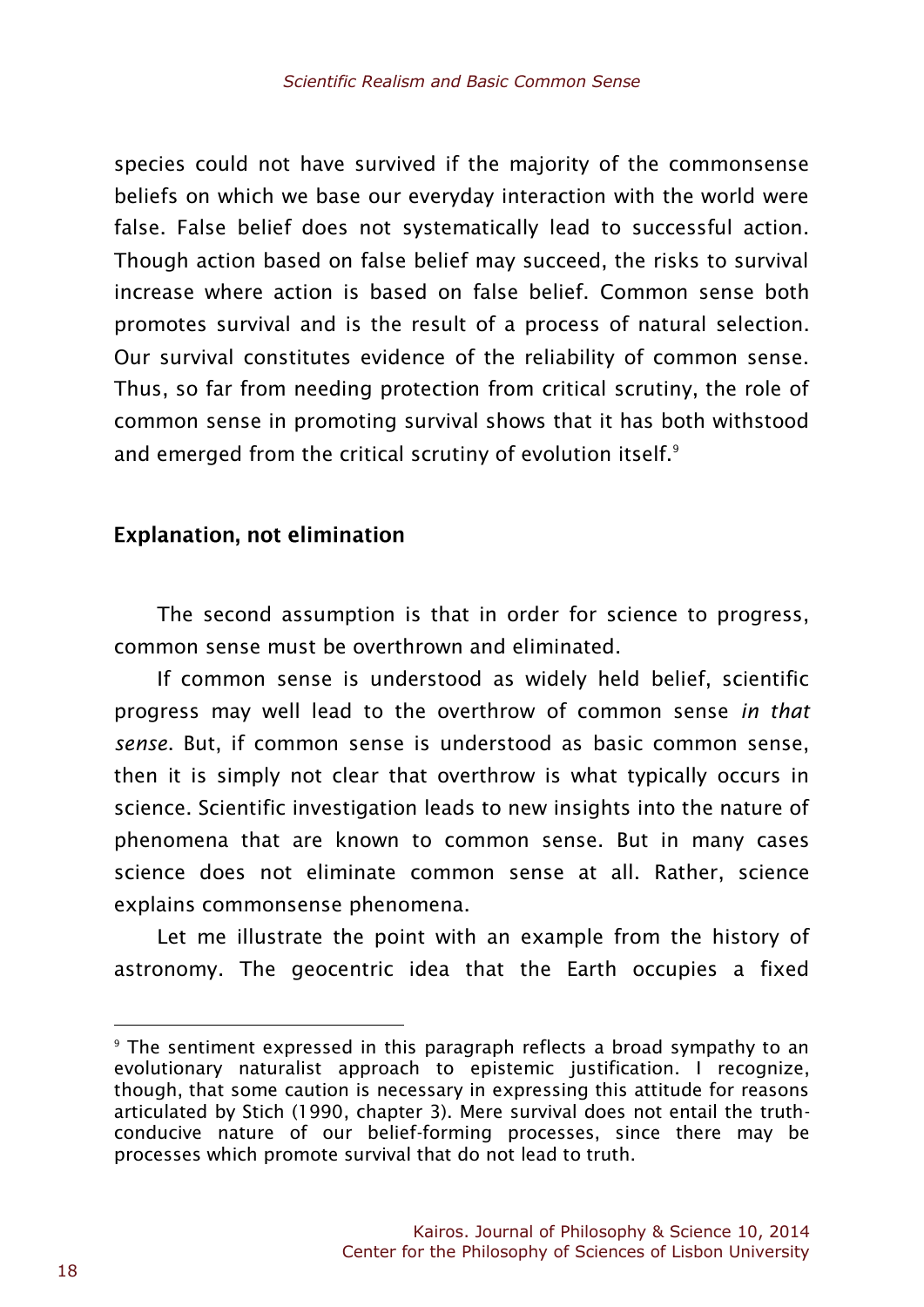position at the center of the Cosmos, and that the heavenly bodies revolve around the Earth, receives support from everyday experience. It appears to us that the Sun rises every morning and crosses the sky each day, setting in the evening. At night, the stars, the planets and the moon become visible, and move across the sky in much the same way as the Sun traverses the sky each day. But heliocentric astronomy teaches us that these appearances are misleading. The apparent movement of the Sun and other heavenly bodies is due to the rotation of the Earth upon its axis, combined with the movement of the Sun and other bodies. It is not the Sun that rises and sets. The Sun comes into view as the Earth rotates. The rotation of the Earth brings the Sun into view each day.

Geocentric astronomy has a basis in commonsense experience. Because geocentric astronomy was rejected in favour of heliocentric astronomy, one might think that heliocentrism entails the overthrow of common sense. Heliocentrism shows common sense to be false, which leads us to reject common sense.<sup>10</sup> But it is not clear that this is what happens at all. Our commonsense experience remains exactly as before. The sun appears to rise, traverse the sky and set each day, and the objects in the night sky appear to behave in a similar manner. The appearances do not change. Neither does commonsense experience.<sup>11</sup>

What changes is what we think happens. Our understanding of what takes place is altered. Heliocentrism explains why commonsense experience is the way that it is. It does not show that commonsense

 $10$  We find a suggestion along these lines in T.S. Kuhn's discussion of the case. Kuhn takes heliocentrism to be a "violation of common sense", since its adoption requires us to reject the evidence of our senses that the earth is immobile (1957, p. 43).

<sup>&</sup>lt;sup>11</sup>This is to reject one version of the claim that observation is theorydependent. N.R. Hanson uses the example of Tycho Brahe and Kepler looking at the sun as it appears at dawn (Hanson, 1958, chapter 1). I agree that they may describe what they see in different theoretical terms. But, considered at the level of basic experience, I see no reason to suppose that there is any difference in how the sun's movement appears to either Brahe or Kepler.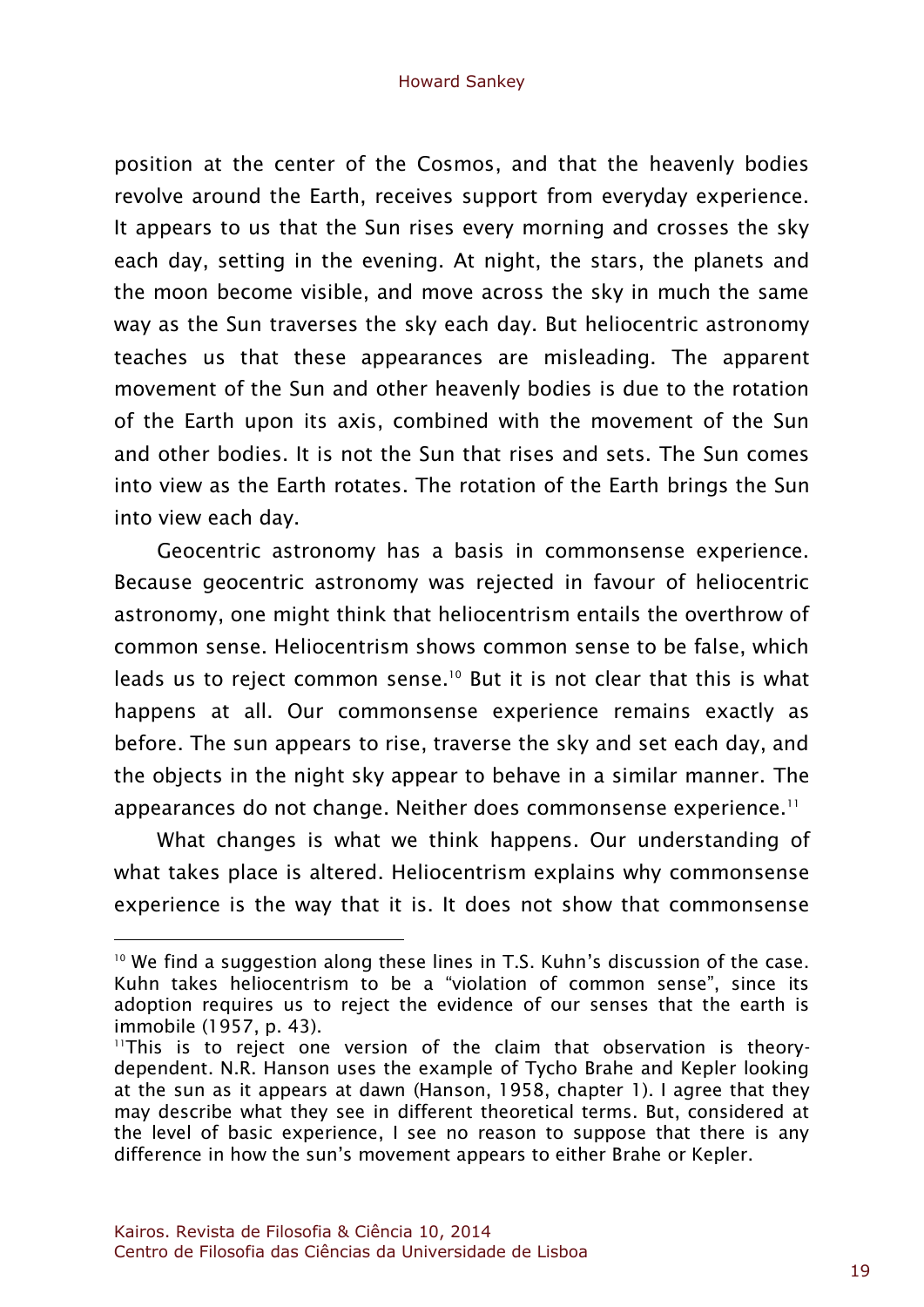experience is false. It explains why we have the experience of heavenly bodies moving across the sky. At least in this case, science does not eliminate common sense. It teaches us how to understand commonsense experience. The assumption that science eliminates common sense, rather than providing an explanation for such experience, may therefore be rejected as erroneous.

Of course, a single case of science preserving common sense does not show that it always preserves it. But there is no reason to suppose that the present case is in any way an exception. Conformity with empirical evidence is a standard requirement for theory-acceptance in science. Because it is primarily observational, empirical evidence typically forms part of or is at least available to common sense. To the extent that this is so, conformity of theory with evidence ensures that science preserves common sense.

#### Objections to the primacy of common sense

We have now seen why the special status accorded to common sense need not be seen as unscientific. Common sense need neither be dogmatically protected from critical scrutiny nor typically overthrown by scientific advance. Still, it might be thought that appeal to common sense remains problematic. I will now consider a pair of objections to the primacy of common sense. The first challenges the *epistemic* primacy of common sense. The second challenges its *ontological* primacy.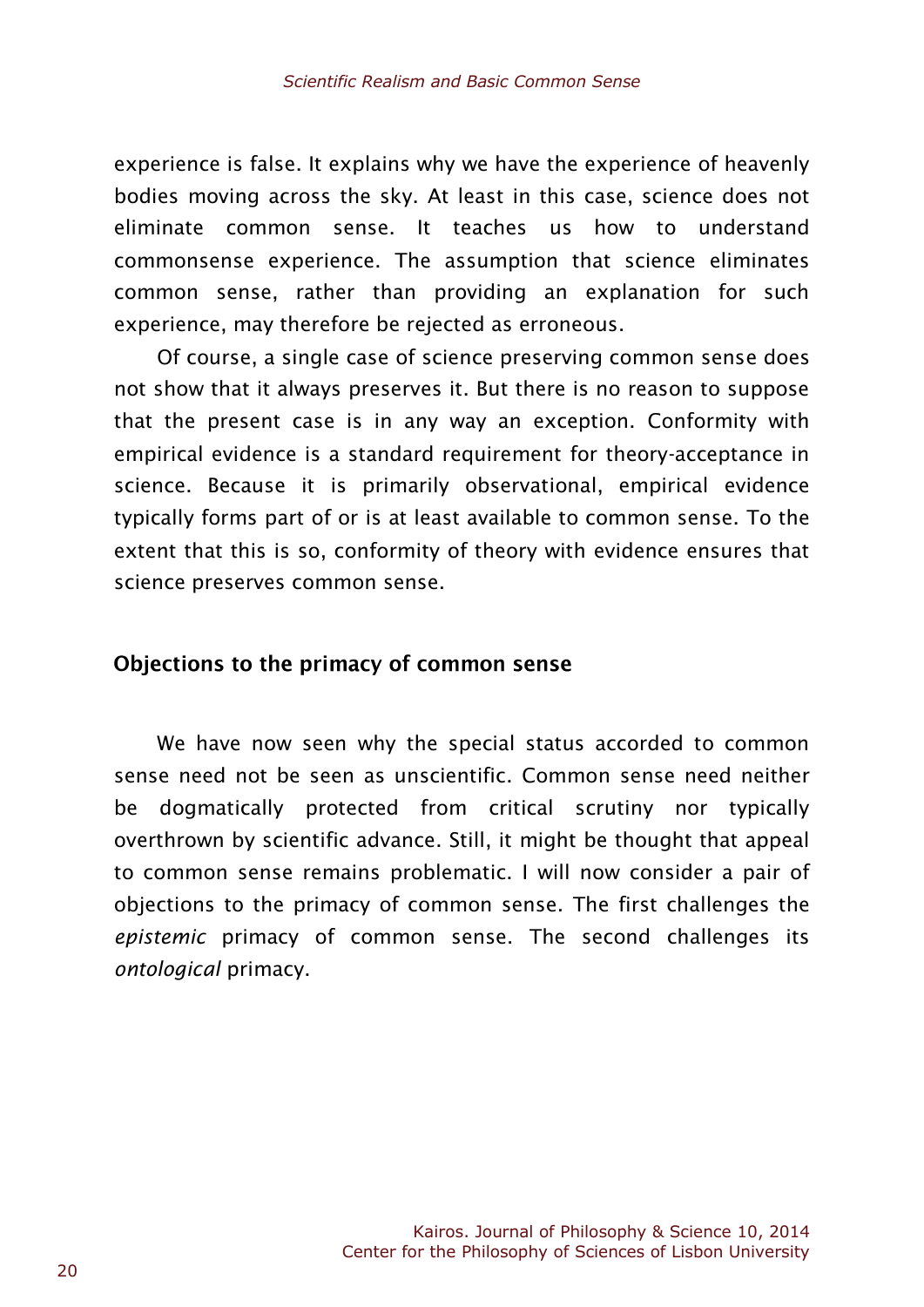#### Common sense as false theory

It is sometimes said that common sense is false theory passed down to us by primitive ancestors. Because common sense is false theory it is to be rejected as erroneous, rather than granted privileged epistemic status.

I mentioned before that commonsense beliefs are fallible beliefs with no guarantee of truth. Even so, the assimilation of common sense to outmoded theory is to be resisted. This is why it is important to distinguish common sense from widely held belief. Beliefs to which members of a society or historical epoch are committed may be rejected in another society or epoch. But common sense operates at a more basic level than such transitory commitments. The common sense enacted in practical engagement with the everyday world is the natural endowment of humankind, and may be shared with some species of non-human animals. It is not something that passes in and out of social and historical fashion. It is a precondition for successful practical interaction with the world.<sup>12</sup>

# Atoms and the void

 $\overline{a}$ 

But while there is no need to regard basic common sense as false theory, the ontology of common sense is also open to challenge.

The world of the commonsense realist is the world of ordinary middle-sized things with which we causally interact in our daily lives. But it may be objected that there are no ordinary things. All that exists

 $12$  I hesitate to say that basic common sense is a human universal. But it is clear that my view tends in this direction. One reason that I hesitate is that common sense is fragile. Brain damage may remove some elements of common sense.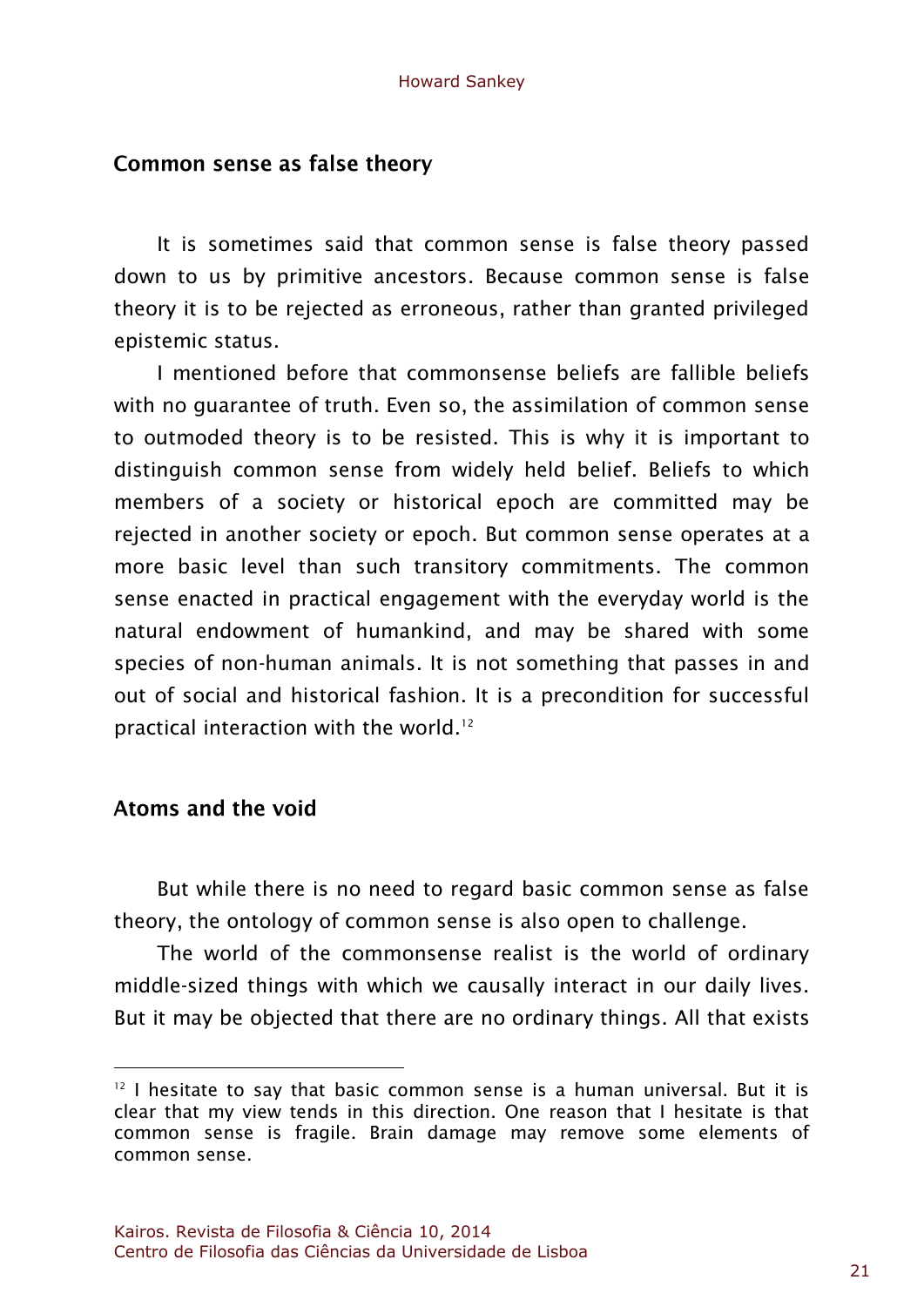are the elementary micro-level entities discovered by modern physical science. There are no rocks and mountains, tables and chairs. There are just "atoms and the void".

The objection is not the sorites point that there are no ordinary things because things have vague boundaries.<sup>13</sup>The objection is that there are no ordinary things because they are made up out of microlevel entities. But this rests on a mistaken view of the relationship between a thing and its parts.

Ordinary material things are themselves composed of more basic components, such as molecules, atoms, and elementary particles. To think that ordinary things do not exist because they are composed of microscopic entities is to assume that a thing that is made out of other things is not itself real. But the fact that a thing is made out of other things does not mean that it is not real. A computer assembled from component parts is still a computer. Unassembled computer components do not constitute a computer until they are put together to form one. The computer only exists once its component parts are assembled in a particular way. The ordinary things of common sense exist despite being composed of myriads of particles too small to see.

 $13$  With regard to the sorites point. I have only a rather flat-footed response to make. There is a problem of vagueness in relation to where objects begin and end. This is a genuine metaphysical conundrum. But this does not alter the fact that we must still take objects into account in practical affairs. It may not be clear precisely where the boundaries of an approaching tram or bus lie. But we had best step out of its path if we wish to avoid injury to ourselves. This response to the problem seems to me to suffice for the purposes of commonsense realism, though perhaps not for the purposes of deeper metaphysical theory.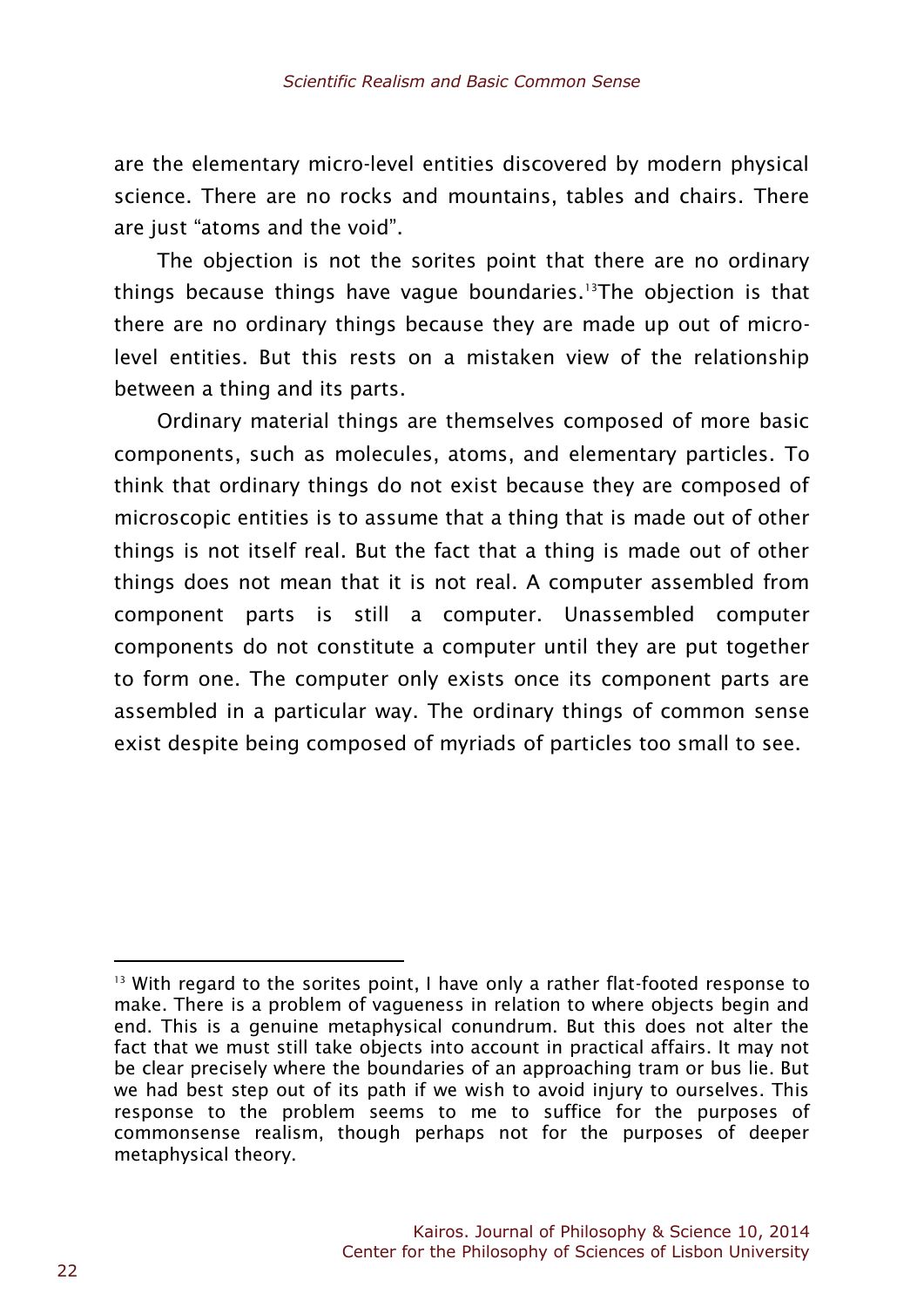# Common sense as basis for scientific realism

To conclude, I propose that we treat common sense as both an epistemic and an ontological basis for scientific realism.<sup>14</sup>

For the scientific realist, science discovers the truth about observable and unobservable aspects of the independently existing world. But science itself starts from common sense. And common sense embodies a realist view of the objects of everyday experience. Occasionally science may conflict with common sense. But science does not lead to the overthrow of common sense. Rather, science explains why commonsense objects appear as they do. It explains why in some cases the commonsense appearance of things is misleading. But commonsense realism survives as the basis for our ongoing interaction with the world. Given common sense, scientific realism is the most natural position to adopt as an interpretation of scientific inquiry into the world around us.<sup>15</sup>

l

<sup>14</sup> In speaking of an epistemic and ontological basis for scientific realism, I consciously follow Armstrong, who speaks of our "epistemic base" (1999, p. 77).

<sup>&</sup>lt;sup>15</sup> Ancestral versions of this paper were presented at the University of Hyderabad, the National Institute of Advanced Studies (Bangalore), the University of Otago, Université Catholique de Louvain, the University of Melbourne, La Trobe University and the Rotman Institute of Philosophy workshop at Grand Bend, Ontario. I am grateful to my interlocutors on these occasions for feedback which I have attempted to take into account in preparing the final version of the paper. I am also grateful to the anonymous referees of this journal whose comments led to improvements in the paper.